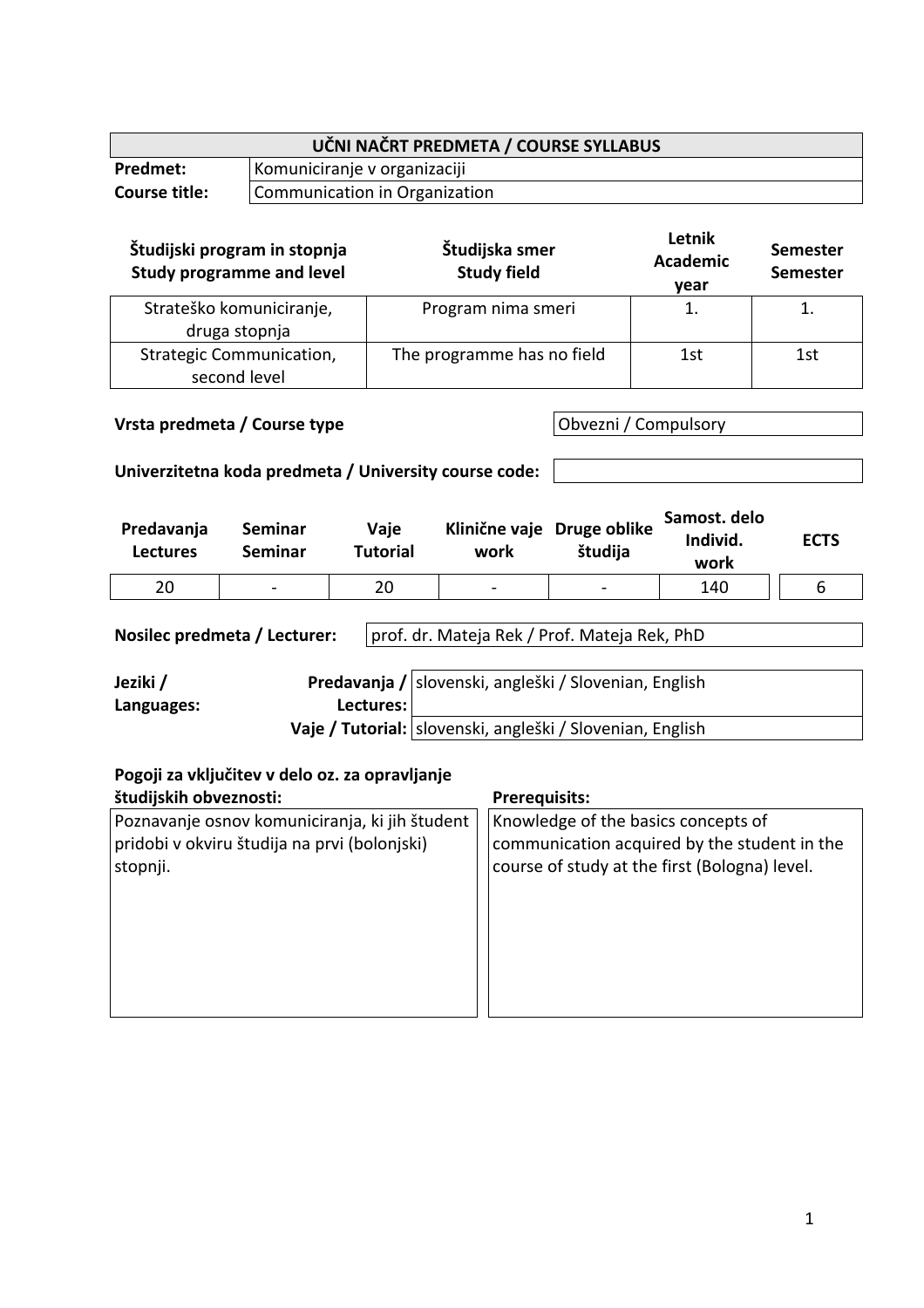| Vsebina:                                   |                                          |    | <b>Content (Syllabus outline):</b>           |
|--------------------------------------------|------------------------------------------|----|----------------------------------------------|
| 1.                                         | Konceptualne opredelitve                 |    | 1. Ability to define oganizational           |
|                                            | organizacijskega komuniciranja           |    | communication                                |
| 2.                                         | Teorije organizacij                      | 2. | Organisation as a system                     |
| 3.                                         | Funkcije organizacijskega komuniciranja  | 3. | Functions of organisational communication    |
| 4.                                         | Pomen formalne in neformalne             | 4. | The role of formal and informal organisation |
| organiziranosti                            |                                          | 5. | Organisational structure and                 |
| 5.                                         | Organizacijska struktura in vzorci       |    | communication patterns (vertical,            |
|                                            | komuniciranja (vertikalno, horizontalno, |    | horizontal, matrix)                          |
|                                            | matrično komuniciranje)                  | 6. | The role of organizational culture and       |
| 6.                                         | Pomen organizacijske kulture in          |    | structure for communication in the           |
| strukture za komuniciranje v organizaciji  |                                          |    | organisation                                 |
| 7.                                         | Konceptualne opredelitve učinkovitega    | 7. | Methods, types and techniques of effective   |
| organizacijskega komuniciranja             |                                          |    | organisational communication                 |
| 8.                                         | Vpliv informacijsko-komunikacijskih      | 8. | The influence of IT on organisational        |
| tehnologij na organizacijsko komuniciranje |                                          |    | communication                                |
| 9.                                         | Vpliv organizacijskega komuniciranja na  | 9. | The influence of organisational              |
| upravljanje z znanjem v organizaciji       |                                          |    | communication on knowledge management        |
|                                            |                                          |    |                                              |

# **Temeljni literatura in viri / Readings:**

Rek, M. 2019. *Umetnost komuniciranja v kontekstu pozne moderne.* Ljubljana: Vega.

Yang Chun-Xia et al. 2013. Organization Theories: From Classical to Modern. *Journal of Applied Sciences*, 13 (21), 4470-4476. Dostopno na: http://docsdrive.com/pdfs/ansinet/jas/2013/4470- 4476.pdf.

Creative Community. 2012. *An Introduction to Organisational Communication*, str. 1-276. Dostopna na: https://2012books.lardbucket.org/pdfs/an-introduction-to-organizational-communication.pdf.

Cacciattolo, K. 2015. Defining Organisational Communication. *European Scientific Journal*, 11(20).

Lunenburg F. 2012. Organisational Structure: Mintzbergs Framework. *International Journal of Scholarly*, Academic, Intellectual Diversity, 14 (1).

Dostopno na: https://platform.europeanmoocs.eu/users/8/Lunenburg-Fred-C.-Organizational-Structure-Mintzberg-Framework-IJSAID-V14-N1-2012.pdf.

Serpa, S. 2016. An Overview of the Concept of Organisational Culture. *International Business*  Management, 10(1): 51-61.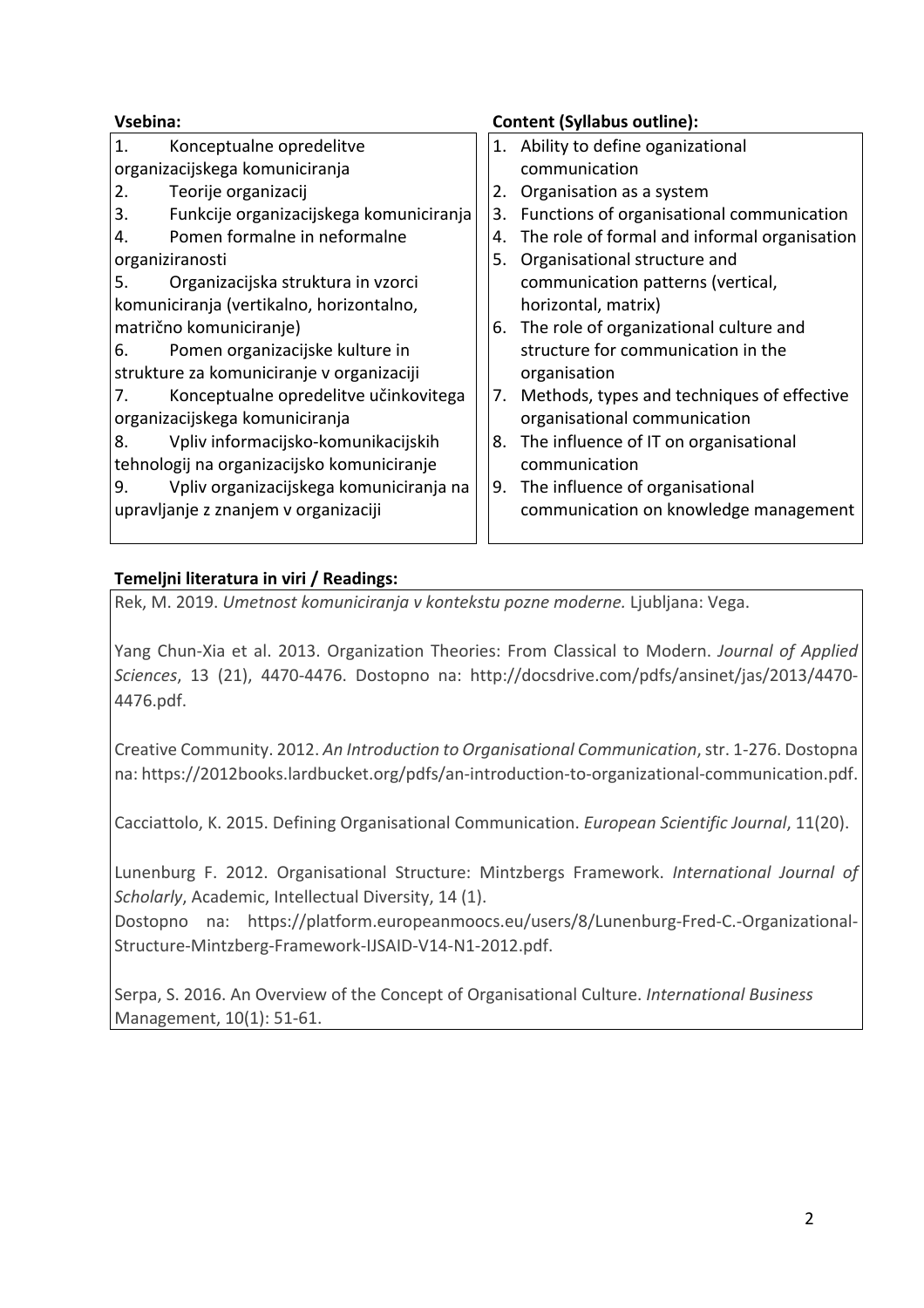| Cilji in kompetence:                                                                                                                                                                                                                                                                                                                                                                                                                                                                                                                                                                                                                                                                      | <b>Objectives and competences:</b>                                                                                                                                                                                                                                                                                                                                                                                                                                                                                                                                                                                                                                                                         |
|-------------------------------------------------------------------------------------------------------------------------------------------------------------------------------------------------------------------------------------------------------------------------------------------------------------------------------------------------------------------------------------------------------------------------------------------------------------------------------------------------------------------------------------------------------------------------------------------------------------------------------------------------------------------------------------------|------------------------------------------------------------------------------------------------------------------------------------------------------------------------------------------------------------------------------------------------------------------------------------------------------------------------------------------------------------------------------------------------------------------------------------------------------------------------------------------------------------------------------------------------------------------------------------------------------------------------------------------------------------------------------------------------------------|
| Namen predmeta je osvojitev znanja<br>in<br>kompetenc, povezanih s komuniciranjem tako v<br>notranjim okolju kot z zunanjim okoljem<br>organizacije in razumevanje ključnih vidikov<br>organizacijskega komuniciranja ter pomena in<br>posledic organizacijskega komuniciranja<br>za<br>uspešnost organizacije.                                                                                                                                                                                                                                                                                                                                                                           | The purpose of the course is to acquire<br>knowledge and competences<br>related<br>to<br>communication in both the internal and external<br>environment of the organization and<br>to<br>understand the key aspects of organizational<br>communication<br>and<br>the<br>importance<br>and<br>consequences of organizational communication<br>for the success of the organization.                                                                                                                                                                                                                                                                                                                          |
| Splošne kompetence:<br>• sposobnost kompleksne analize kulturnih in<br>družbenih procesov;<br>· sposobnost oblikovanja kompleksnih in<br>izvirnih idej, konceptov in rešitev določenih<br>problemov;<br>• razvoj komunikacijskih sposobnosti in<br>spretnosti za komuniciranje na različnih ravneh<br>v medkulturnem okolju;<br>· sposobnost kompleksnega sistemskega<br>pogleda na družbo in interdisciplinarnega<br>pristopa;<br>• zmožnost vzpostavljanja in vzdrževanja<br>kooperativnih odnosov za delo v skupini in z<br>drugimi uporabniki in skupinami (lokalna<br>skupnost, organizacije javne uprave,<br>gospodarstvo, nevladne organizacije) ter<br>zmožnost strpnega dialoga. | General competences:<br>• ability to analyze complex cultural and social<br>processes;<br>· ability to formulate complex and original<br>ideas, concepts and solutions to certain<br>problems;<br>· development of communication abilities and<br>skills for communicating at different levels in an<br>intercultural environment;<br>• ability of a complex systemic view of society<br>and an interdisciplinary approach;<br>· ability to establish and maintain cooperative<br>relations for work in a group and with other<br>users and groups (local community, public<br>administration organizations, business, non-<br>governmental organizations) and the ability to<br>have a tolerant dialogue. |
| Predmetno-specifične kompetence:<br>• razumevanje vloge in funkcij komunikacije za<br>ohranjanje in razvoj medsebojnih odnosov, še<br>posebno za razvoj kulture dialoga;<br>• razvoj veščin in spretnosti v uporabi znanja<br>na raziskovalnem področju strateškega<br>komuniciranja;<br>· sposobnost samostojnega prepoznavanja in<br>smiselne aplikacije različnih<br>pragmalingvističnih konceptov (konverzacijske<br>maksime, vljudnost, deiktičnost), ki se<br>pojavljajo v zasebnem in javnem<br>komuniciranju;<br>· poznavanje interpretativnih pristopov, ki<br>pojasnjujejo komunikacijska dejanja                                                                               | Subject-specific competences:<br>• understanding the role and functions of<br>communication for maintaining and developing<br>interpersonal relationships, especially for<br>developing a culture of dialogue;<br>· development of skills in the use of knowledge<br>in the research field of strategic<br>communication;<br>· ability to independently recognize and<br>meaningfully apply various pragmalinguistic<br>concepts (conversational maxims, politeness,<br>deicticity) that appear in private and public<br>communication;<br>• knowledge of interpretive approaches that<br>explain communication actions (one-way, multi-<br>way, constructivist model of communication);                   |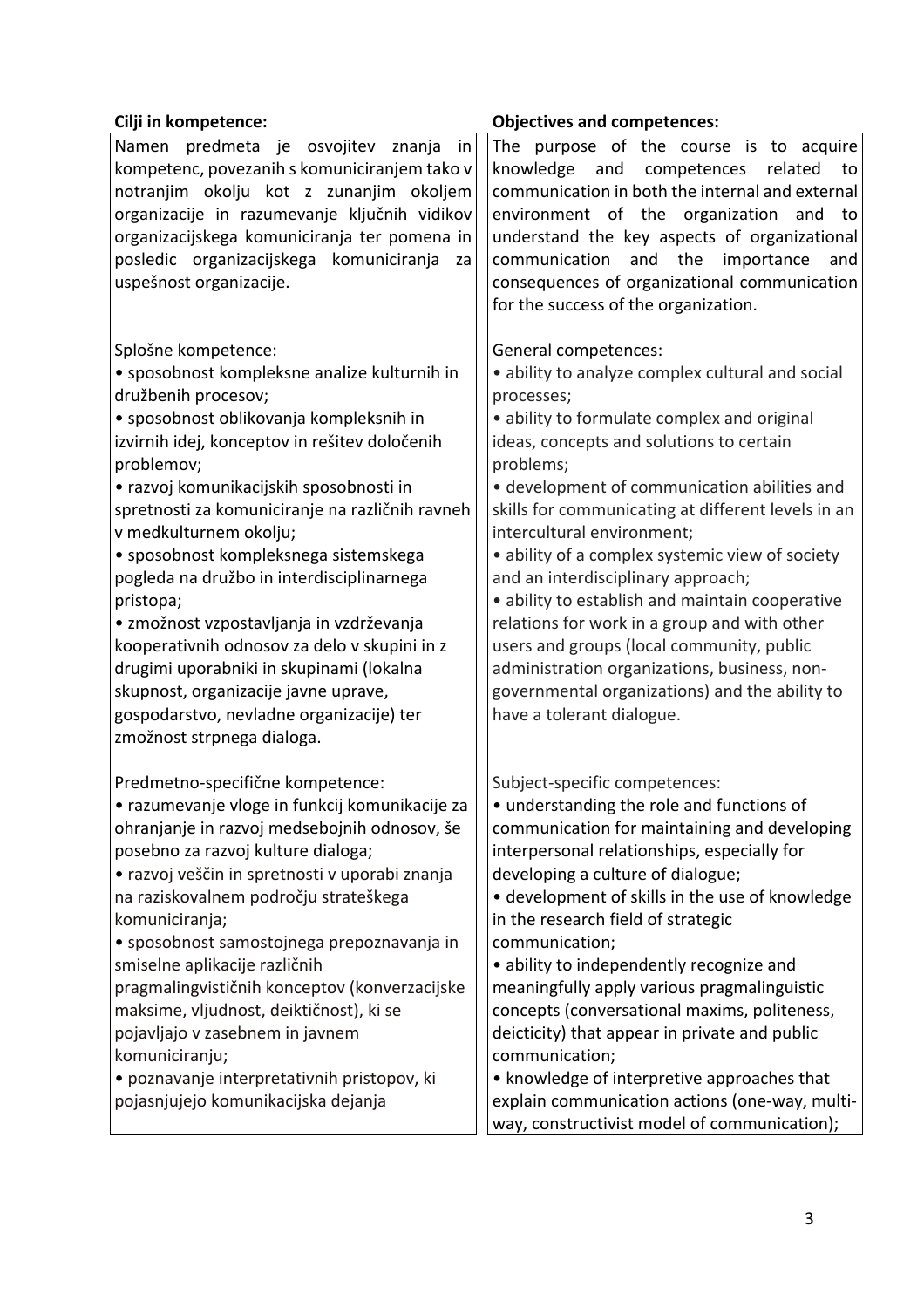| (enosmerni, večsmerni, konstruktivistični<br>model komunikacije);<br>• razumevanje, zakaj identiteta posameznikov<br>- podobno kot sam kontekst - ni vnaprej dana,<br>ampak je aktivno formirana skozi<br>govor oziroma skozi sam proces<br>komuniciranja;<br>· razumevanje, analiza in razčlemba<br>vplivanjske in prepričevalne razsežnosti, ki jo<br>izvajajo institucije in posamezniki v okviru<br>vsakdanje komunikacije. | • understanding why the identity of individuals<br>- similar to the context itself - is not given in<br>advance, but is actively formed through speech<br>or through the very process of communication;<br>• understanding and analyzing the influential<br>and persuasive dimensions carried out by<br>institutions and individuals in the context of<br>everyday communication. |
|---------------------------------------------------------------------------------------------------------------------------------------------------------------------------------------------------------------------------------------------------------------------------------------------------------------------------------------------------------------------------------------------------------------------------------|-----------------------------------------------------------------------------------------------------------------------------------------------------------------------------------------------------------------------------------------------------------------------------------------------------------------------------------------------------------------------------------|
| Predvideni študijski rezultati:                                                                                                                                                                                                                                                                                                                                                                                                 | <b>Intended learning outcomes:</b>                                                                                                                                                                                                                                                                                                                                                |
| Študent bo:                                                                                                                                                                                                                                                                                                                                                                                                                     | Students will:                                                                                                                                                                                                                                                                                                                                                                    |
| pridobil<br>sposobnost<br>poglobljenega                                                                                                                                                                                                                                                                                                                                                                                         | Acquire the ability of in-depth independent<br>$\overline{\phantom{0}}$                                                                                                                                                                                                                                                                                                           |
| raziskovalnega<br>samostojnega<br>dela<br>na                                                                                                                                                                                                                                                                                                                                                                                    | research work in the field of organizational                                                                                                                                                                                                                                                                                                                                      |
| področju organizacijskega komuniciranja;                                                                                                                                                                                                                                                                                                                                                                                        | communication;                                                                                                                                                                                                                                                                                                                                                                    |
| sposoben<br>artikulacije<br>postal<br>ključnih                                                                                                                                                                                                                                                                                                                                                                                  | Become able to articulate key issues and                                                                                                                                                                                                                                                                                                                                          |
| vprašanj in problemov organiziranja<br>V                                                                                                                                                                                                                                                                                                                                                                                        | problems of organizing in the context of                                                                                                                                                                                                                                                                                                                                          |
| kontekstu<br>internacionalizacije<br>in                                                                                                                                                                                                                                                                                                                                                                                         | internationalization<br>intercultural<br>and                                                                                                                                                                                                                                                                                                                                      |
| medkulturne<br>raznolikosti<br>dinamičnega                                                                                                                                                                                                                                                                                                                                                                                      | diversity in the dynamic contemporary                                                                                                                                                                                                                                                                                                                                             |
| sodobnega sveta;                                                                                                                                                                                                                                                                                                                                                                                                                | world;                                                                                                                                                                                                                                                                                                                                                                            |
|                                                                                                                                                                                                                                                                                                                                                                                                                                 |                                                                                                                                                                                                                                                                                                                                                                                   |
| osvojil sposobnost za reševanje konkretnih                                                                                                                                                                                                                                                                                                                                                                                      | Acquire the ability to solve specific social and                                                                                                                                                                                                                                                                                                                                  |
| družbenih in delovnih problemov z uporabo                                                                                                                                                                                                                                                                                                                                                                                       | work problems using social science scientific                                                                                                                                                                                                                                                                                                                                     |
| družboslovnih<br>znanstvenih<br>metod<br>in                                                                                                                                                                                                                                                                                                                                                                                     | methods and procedures;                                                                                                                                                                                                                                                                                                                                                           |
| postopkov;                                                                                                                                                                                                                                                                                                                                                                                                                      | Developed the ability to integrate coherently                                                                                                                                                                                                                                                                                                                                     |
| razvil sposobnost povezovanja koherentno                                                                                                                                                                                                                                                                                                                                                                                        | basic knowledge acquired in<br>mastered                                                                                                                                                                                                                                                                                                                                           |
| obvladanega<br>temeljnega<br>znanja,                                                                                                                                                                                                                                                                                                                                                                                            | compulsory subjects and put it into practice;                                                                                                                                                                                                                                                                                                                                     |
| pridobljenega pri obveznih predmetih, ter                                                                                                                                                                                                                                                                                                                                                                                       | Develop the ability to obtain, select, evaluate<br>$\qquad \qquad -$                                                                                                                                                                                                                                                                                                              |
| njegove uporabe v praksi;                                                                                                                                                                                                                                                                                                                                                                                                       | and position new information and the ability                                                                                                                                                                                                                                                                                                                                      |
| razvil sposobnost pridobivanja, selekcije,                                                                                                                                                                                                                                                                                                                                                                                      | to interpret it in the context of social                                                                                                                                                                                                                                                                                                                                          |
| ocenjevanja in umeščanja novih informacij                                                                                                                                                                                                                                                                                                                                                                                       | sciences;                                                                                                                                                                                                                                                                                                                                                                         |
| in zmožnost interpretacije v kontekstu                                                                                                                                                                                                                                                                                                                                                                                          | acquire the<br>ability to<br>flexibly<br>apply                                                                                                                                                                                                                                                                                                                                    |
| družboslovja;                                                                                                                                                                                                                                                                                                                                                                                                                   | knowledge in practice;                                                                                                                                                                                                                                                                                                                                                            |
| pridobil sposobnost fleksibilne uporabe                                                                                                                                                                                                                                                                                                                                                                                         | Realize the importance of quality and the<br>$\qquad \qquad -$                                                                                                                                                                                                                                                                                                                    |
| znanja v praksi;                                                                                                                                                                                                                                                                                                                                                                                                                | pursuit of quality of professional work                                                                                                                                                                                                                                                                                                                                           |
| spoznal pomen kakovosti in prizadevanje za                                                                                                                                                                                                                                                                                                                                                                                      | through autonomy, (self) criticality, (self)                                                                                                                                                                                                                                                                                                                                      |
| strokovnega<br>dela<br>skozi<br>kakovost                                                                                                                                                                                                                                                                                                                                                                                        | reflexivity<br>and<br>(self)<br>evaluation<br>in                                                                                                                                                                                                                                                                                                                                  |
| (samo)kritičnost,<br>avtonomnost,                                                                                                                                                                                                                                                                                                                                                                                               | professional work;                                                                                                                                                                                                                                                                                                                                                                |
|                                                                                                                                                                                                                                                                                                                                                                                                                                 |                                                                                                                                                                                                                                                                                                                                                                                   |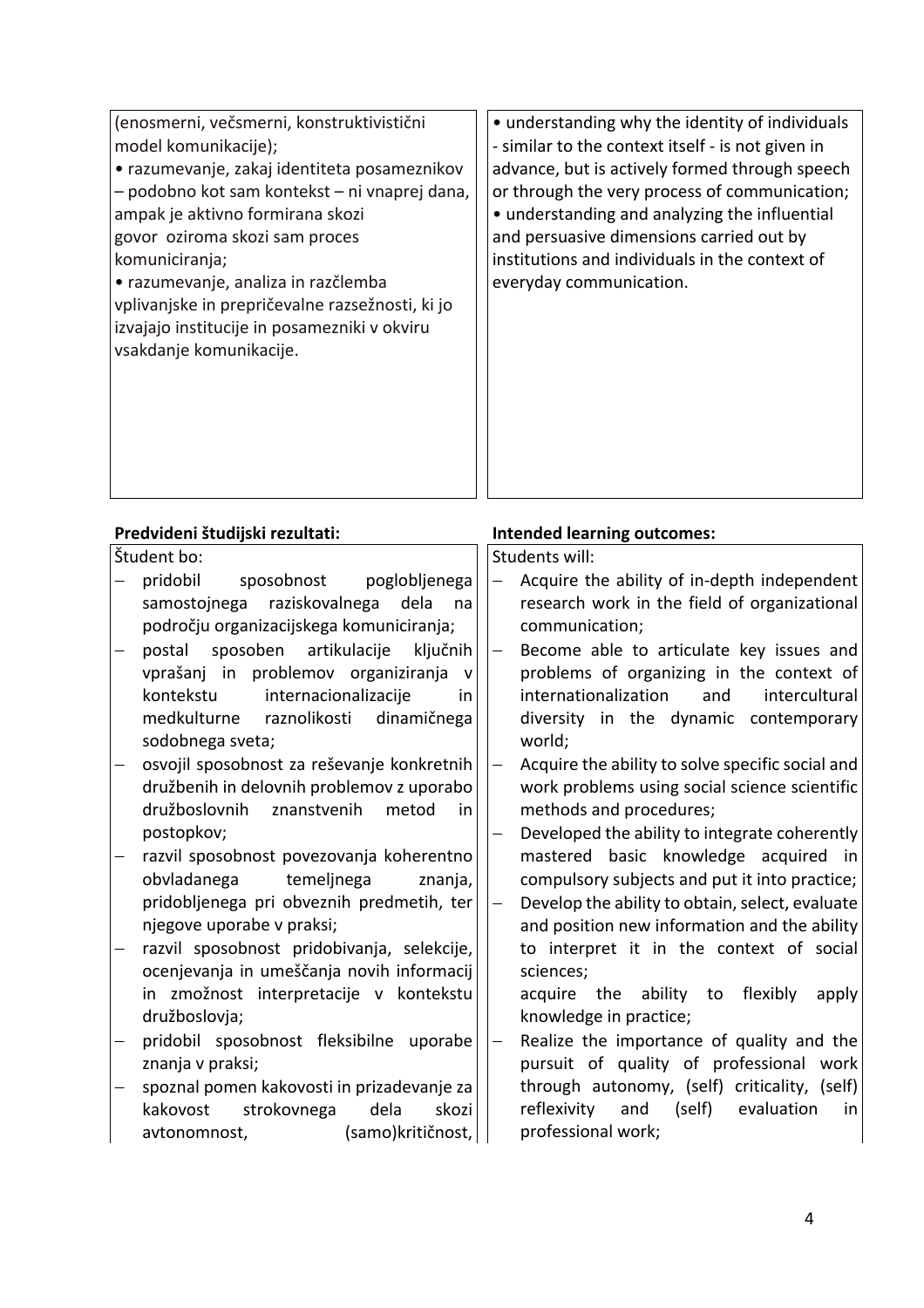|           | (samo)refleksivnost in (samo)evalviranje v<br>strokovnem delu;<br>razvil občutek za ljudi in socialno okolje ter<br>komunikacijskih<br>sposobnosti<br>razvoj<br>in<br>komunikacije<br>spretnosti,<br>posebej<br>$\mathsf{V}$<br>mednarodnem okolju. |           | Develop a sense of people and social<br>development<br>environment<br>and<br>of<br>skills,<br>especially<br>communication<br>international<br>communication<br>in<br>an<br>environment.                                                               |
|-----------|-----------------------------------------------------------------------------------------------------------------------------------------------------------------------------------------------------------------------------------------------------|-----------|-------------------------------------------------------------------------------------------------------------------------------------------------------------------------------------------------------------------------------------------------------|
|           | Metode poučevanja in učenja:                                                                                                                                                                                                                        |           | Learning and teaching methods:                                                                                                                                                                                                                        |
|           | predavanja z aktivno udeležbo študentov<br>(razlaga, diskusija, vprašanja, primeri);                                                                                                                                                                | $\bullet$ | Lectures with active engagement of<br>students (explanation, discussion,<br>questions, examples);                                                                                                                                                     |
| $\bullet$ | seminarske vaje (refleksija izkušenj,<br>projektno delo, timsko delo, metode<br>kritičnega mišljenja, diskusija, sporočanje<br>povratne informacije);                                                                                               | $\bullet$ | Tutorials (reflection of experience, project<br>work, teamwork, critical thinking,<br>discussion, feedback);                                                                                                                                          |
|           | vaje, ki temeljijo na izkušenjskem,<br>sodelovalnem in problemskem učenju<br>(samostojno učenje, diskusija, razlaga,<br>opazovanje, timsko delo, študija primera,<br>metode kritičnega branja in pisanja,<br>evalvacija, samoocenjevanje);          |           | Seminars based on experience-based<br>learning, participation in problem learning<br>(independent study, discussion, explanation,<br>observation, team work, case study,<br>methods of critical reading and writing,<br>evaluation, self-evaluation); |
| $\bullet$ | individualne in skupinske konzultacije<br>(diskusija, dodatna razlaga, obravnava<br>specifičnih vprašanj);                                                                                                                                          |           | Individual and group consultations<br>(discussions, additional explanation, specific<br>questions);                                                                                                                                                   |

- samostojen študij (motiviranje, usmerjanje, samoopazovanje, samouravnavanje, refleksija, samoocenjevanje);
- uporaba spletne učilnice oziroma drugih sodobnih IKT orodij.
- $\bullet$  Individual study (motivation, guidance, selfobservation, self-regulation, reflection, selfevaluation);
- Use of online classroom or other contemporary ICT tools.

|                                                              | Delež (v %) / |                                                   |
|--------------------------------------------------------------|---------------|---------------------------------------------------|
| Načini ocenjevanja:                                          | Weight (in %) | Assessment:                                       |
| Način (pisni izpit, ustno izpraševanje,<br>naloge, projekt): |               | Type (examination, oral, coursework,<br>project): |
| Pisni/ustni izpiti                                           | 70 %          | Written/oral exam                                 |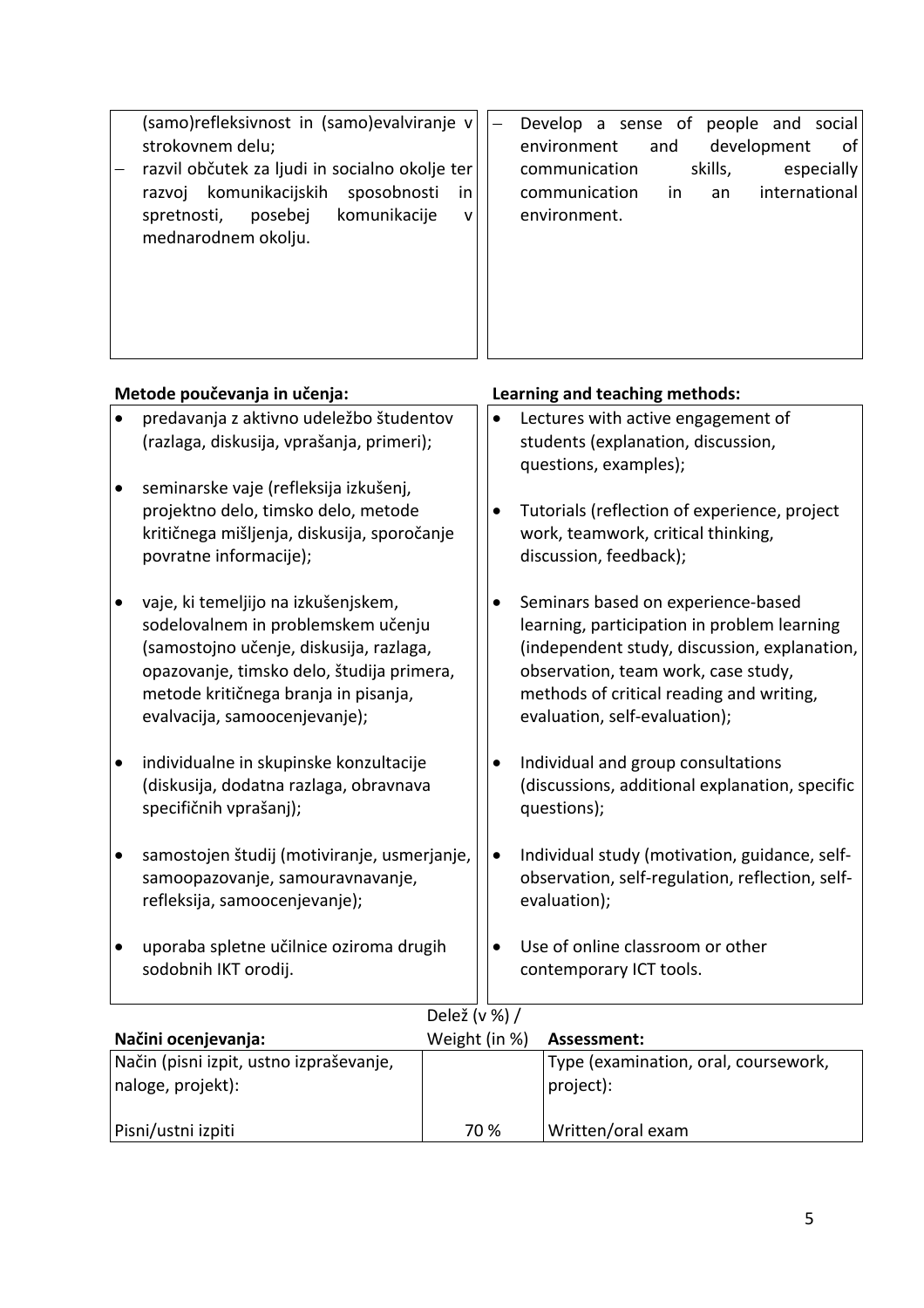| Obveznosti vaj                                                                          | 30 % | Assignments                                                                                    |
|-----------------------------------------------------------------------------------------|------|------------------------------------------------------------------------------------------------|
| Ocenjevalna lestvica – skladno s<br>Pravilnikom o preverjanju in<br>ocenjevanju znanja. |      | Grading scale - in accordance with the<br>Rules of examination and evaluation of<br>knowledge. |

#### **Reference nosilca / Lecturer's references:**

REK, Mateja*. Umetnost komuniciranja v kontekstu pozne moderne*. 1. izd. Ljubljana: Vega, 2019.

GORJUP, Nina, REK, Mateja. *Mala in mikro podjetja v vrtincu promocijskih naporov*. 1. izd. Ljubljana: Vega, 2016.

GORJUP, Nina, REK, Mateja. *Odnos do promocije v poslovno uspešnih malih in mikro podjetjih*. 1. izd. Ljubljana: Vega, 2016.

REK, Mateja, MAKAROVIČ, Matej, ŠKABAR, Matjaž. Identifying complex cultural conditions of globalization in late modernity: a fuzzy set analysis of 30 countries. *European Journal of Science and Theology*, ISSN 1841-0464, feb. 2017, vol. 13, no. 1, str. 173-188.

REK, Mateja, OZVATIČ, Tanja. Using the specific affect coding system to observe affective behaviour in public speaking. *Research in social change*, ISSN 2463-8226, Jan. 2017, vol. 9, iss. 1, str. 28-48.

REK, Mateja. Media education in Slovene preschools: a review of four studies. *CEPS journal: Center for Educational Policy Studies Journal*, ISSN 1855-9719, 2019, vol. 9, no. 1, str. 45-60.

REK, Mateja, KOVAČIČ, Andrej. Media and preschool children: the role of parents as role models and educators. *Medijske studije*, ISSN 1847-9758, 2018, vol. 9, no. 18, str. 27-43.

REK, Mateja, OZVATIČ, Tanja. Using the specific affect coding system to observe affective behaviour in public speaking. *Research in social change*, ISSN 1855-4202, Jan. 2017, vol. 9, iss. 1, str. 28-48.

REK, Mateja. Unwanted behaviour among youth: influence of digital media consumption. *Innovative issues and approaches in social sciences*, ISSN 1855-0541, 2016, vol. 9, no. 3, str. 122-135.

KOVAČIČ, Andrej, REK, Mateja. Factors increasing media exposure of preschool children. *The new educational review*, ISSN 1732-6729, 2016, vol. 45, str. 249-257.

KOVAČIČ, Andrej, MAVRI, Barbara, REK, Mateja. Predšolski otroci in vpliv medijev. *Pedagoška obzorja: časopis za didaktiko in metodiko*, ISSN 0353-1392, 2016, letn. 31, [št.] 2, str. 20-35.